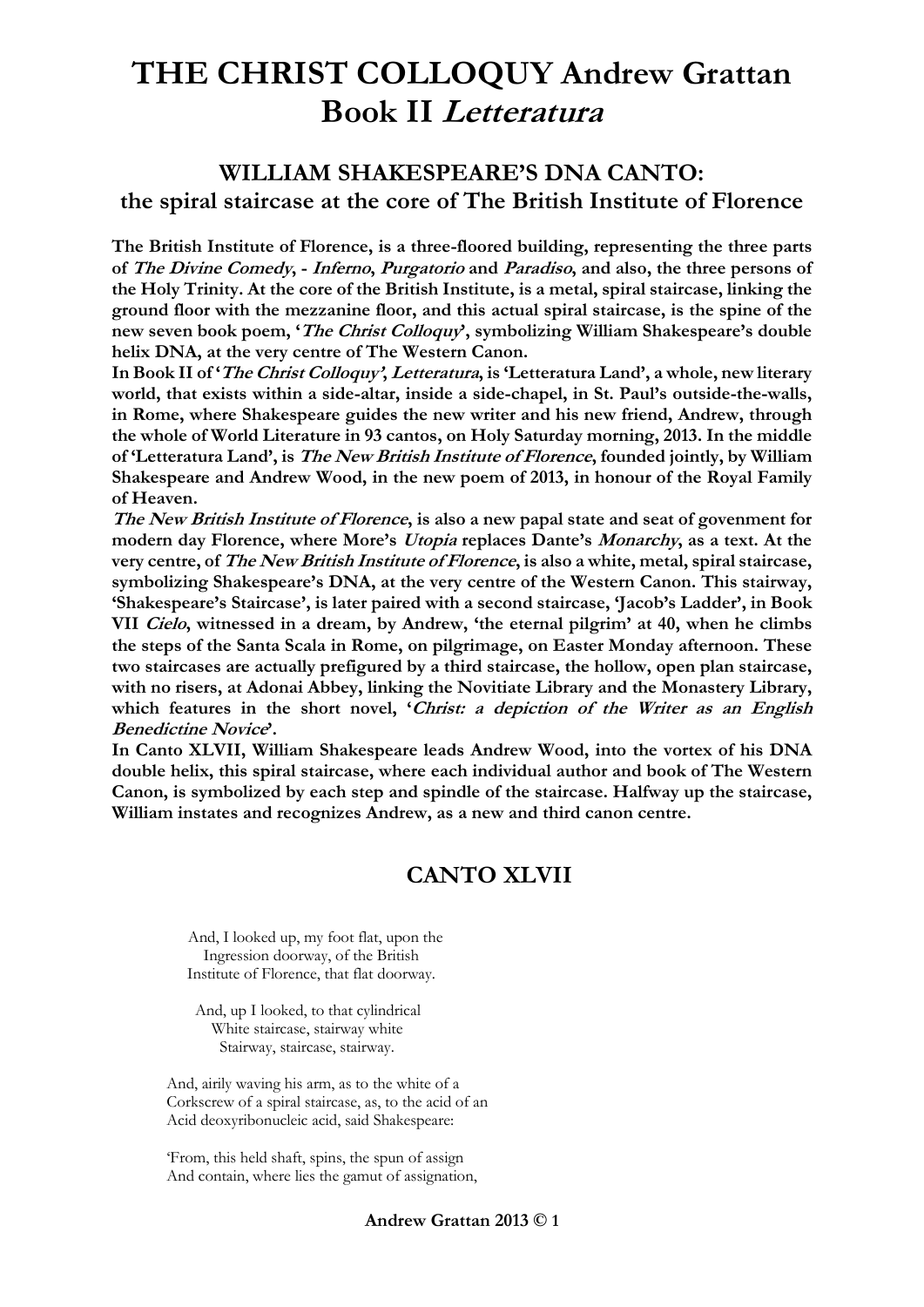Leaves, as from the *liber* of the Cross, are agreed, as

Adjudged worthy and decided and determined And beneath, the *piano prima*, and the *secunda*, Is the mezzanine or the middle of agree, where

Stands the figure, of one immortal English playwright, William Shakespeare, and, through me, the oracle of the *First Folio*, are, recognized all works literary, as being

Canonical, or not, and their relationship of consanguinity With the one true Cross of the Crucified Christ, Lording out from lauds and praise, as David at

His Hebrew psalms, the prancing boy in delight, as Daniel in the den, the immortal Will, who was not Weighed before a Star Chamber and found wanting.

*Regulat et governat* for all good, is the judging Solomon of I, Shakespeare, who never split his Two babes, comedies and tragedies'.

And, William Shakespeare, taking my hand, Pulled me up, in twirling corkscrew climb, To set, the flat of my foot, upon the

Curling, twisting, rung-ways, to see Where the great books and the great Writers, were decorously engraved, and,

Upon that white twist of shake-turn, The corkscrew, taking me up and Indrawing me, into the twisting journey…

And we stopped-halted at the mid-twist Of the turn, and turned, and twisted and Turned, to look about ourselves, turning.

And I saw, gracious calligraphy italics, With names of writers, of The Western Canon, With names of books, of The Western Canon.

And William Shakespeare, turned to me, and Said: ''Of the wood', you are the truest flower Of my genius, the execute of my words, histories

And sonnets, that we two, be blood writers, Two noble kinsmen, centres, that Stratford be tied To Warfield, and William be tied to Andrew'.

And, I spun around, half-way up, the apportioning Cylinder, as the Alighierian, had been 'halfway, Along the road, we have to go'; and halfway

Again, I was between the Charterhouse and the Executioner's block, at the Morean age, of twenty-seven, at the

#### **Andrew Grattan 2013 © 2**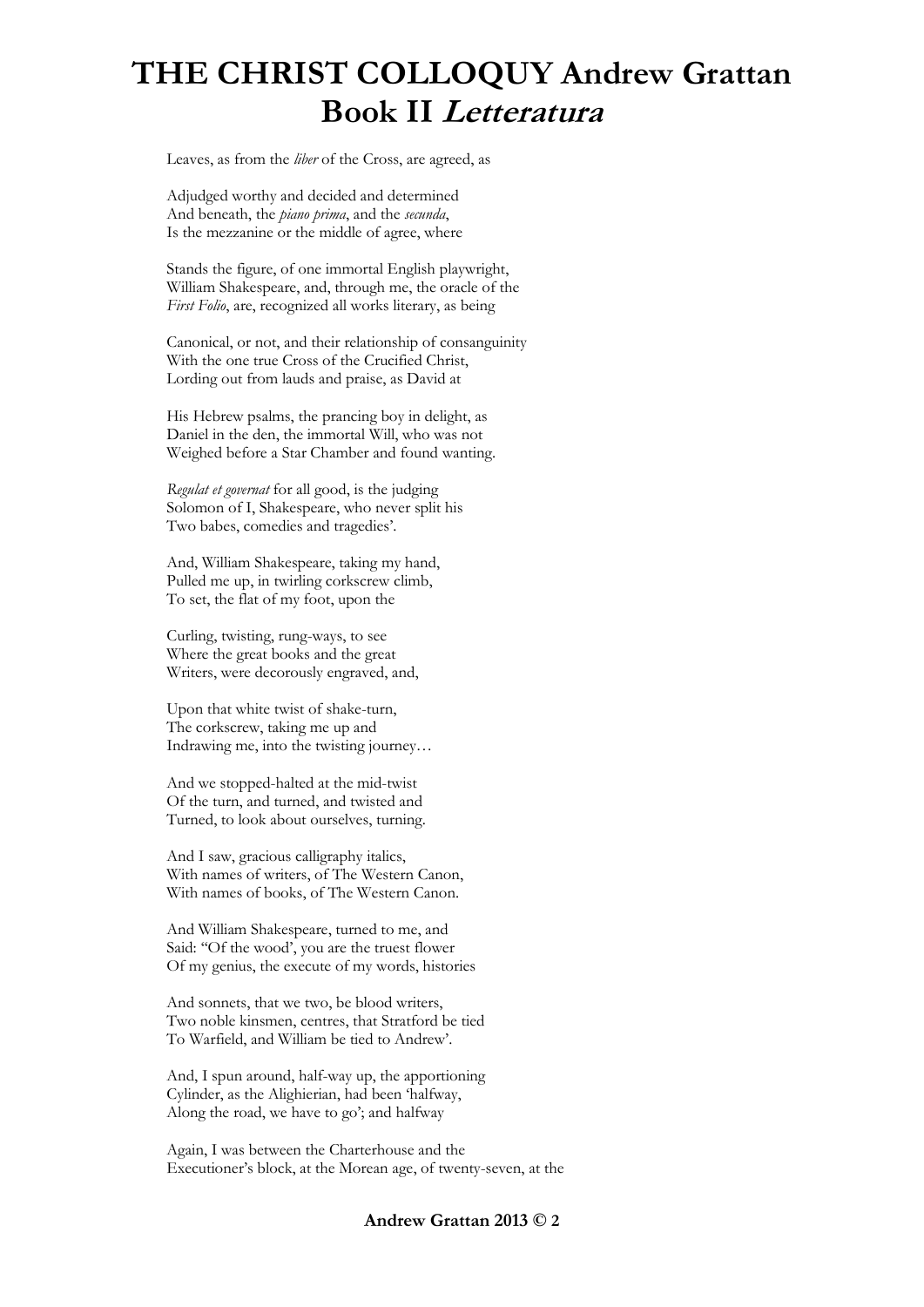Equal crossroads, between the lee and the sea.

And I turned my head, twisting three-sixty degrees In my poet father's Inferno, to see that mournful Visage, flipping on the dunny clouds of Hell, I saw

The fruit of truest courtly love relationship, Dante and Beatrice, no longer unique, medieval Superseded by modern, Andrew and April.

And, twisting again, looking up, I saw, *miles Christi* Written in gold lettering, entwined with Sarah and 'Eucharist', As that of King Lear, entwined with Cordelia, and:

> Dante *The Divine Comedy* Florence

 Helix of assignation; Othello and Desdemona; Helix of assignation;  *First Folio*; William Shakespeare; *First Folio*; Deoxyribonucleic acid; William and Hathaway; Deoxyribonucleic acid

> Andrew *The Christ Colloquy* Florence

And, other names and titles, intermixed and inter-Threaded, in the steps and spindles, and, I rejoiced to see *The King James Bible* and names: Sir Thomas More,

Aeschylus, Lucretius, Virgil, St. Augustine, Geoffrey Chaucer, Yahwist, Socrates, Plato, St. Paul, John Henry Newman, Sophocles,

Aristophanes, Longinus, Plutarch, Herodotus, Cicero, Horace, Ovid, Plautus, Terence, Martial, Dr. Johnson, Freud, Boccaccio, Aristophanes,

Nietzsche, Kierkegaard, Franz Kafka, Samuel Beckett, Ibsen, Oscar Wilde, Vico, Sir. Thomas Malory, John Donne,

Sir Philip Sidney, Alexander Pope, Swift, Machiavelli, Jane Austen, Herman Melville, Charlotte Bronte, Jane Bronte, Virginia Woolf,

William Wordsworth, Percy Bysshe Shelley, John Keats, Tennyson, Walter Pater, Homer, James Joyce, Goethe, William Faulkner,

Ernest Hemingway, Walt Whitman, George Eliot, F. Scott Fitzgerald, Flaubert, William Blake, D.H. Lawrence, Honoré de Balzac, Henry James,

Robert Browning, W. B. Yeats, Charles Dickens,